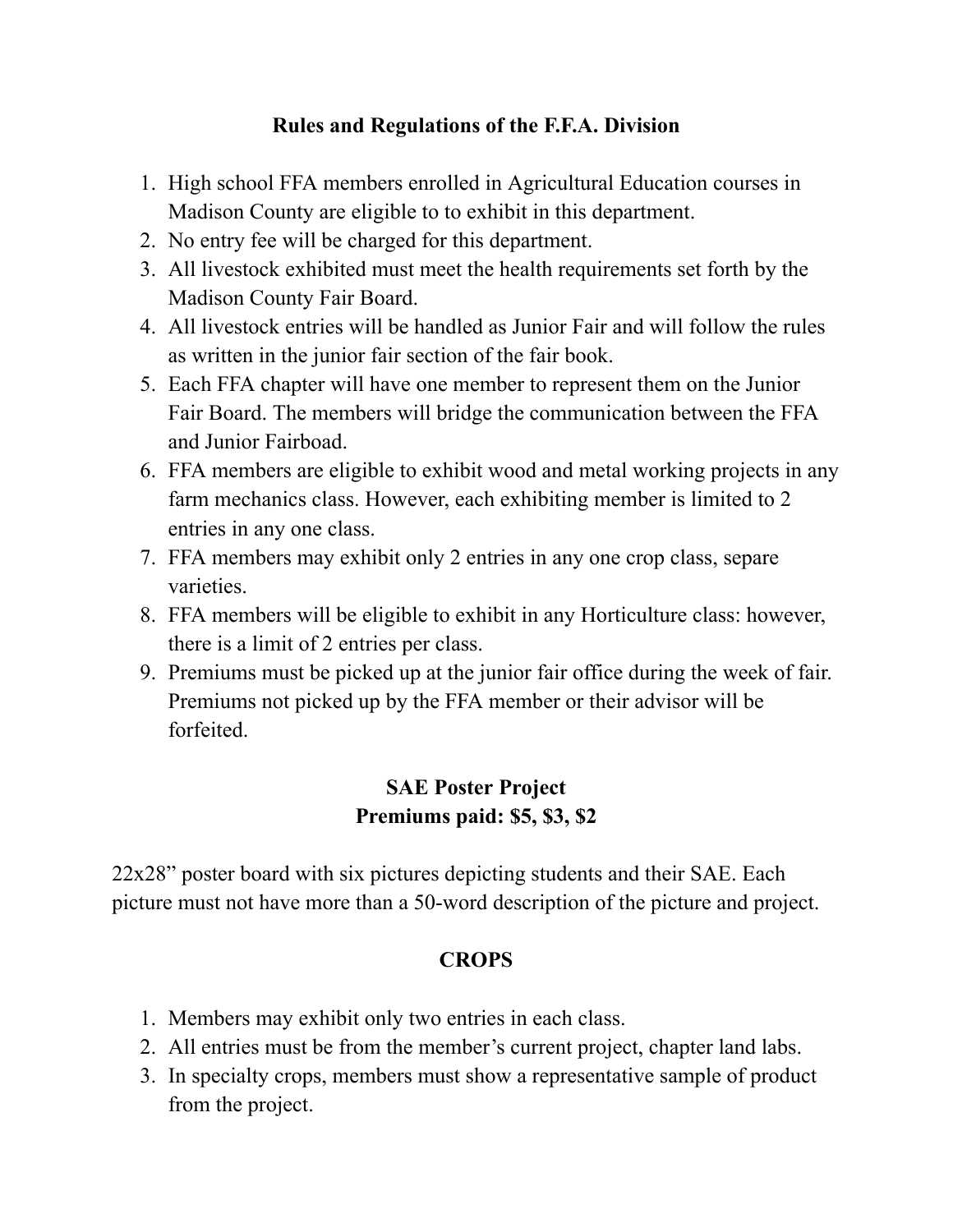4. Members must display crop variety name, plant population, fertilization, and cropping information.

#### Premiums Paid: A- \$3, B-\$2, C-\$1

- Class 1- Corn (3 growing stalks) (Most current crop)
- Class 2- Soybeans (5 growing stalks) (most current crop)
- Class 3- Wheat (quart jar) (Most current crop)
- Class 4- Hay (all types- 1 bale) (bales will be broken)
- Class 5- Specialty Crops (sweet corn, tomatoes, etc) (most recent crop)
- Class 6- Wheat- 1' diameter sheath (most current crop)
- Class 7- Small grains- 1' diameter sheath (most current crop)
- Class 8- Corn- 1 quart jar (crop from previous year)
- Class 9- Soybeans- 1 quart jar (crom from previous year)
- Class 10- Silages- 1 quart jar (most current crop-hay, crop from previous year-corn)
- Class 11- Small grains- 1 quart jar- crop from previous year

#### **Farm Mechanics**

Premiums paid: \$5, \$3, \$2

## Class 13- **Major woodworking projects**

- a. Hog House
- b. Feed Rack
- c. Utility House
- d. Hog Feeders
- e. Hog Waterers
- f. Two Wheeled Trailer
- g. Four Wheeled Trailer
- h. Work Bench
- i. Farm gate (10' or longer)
- j. Wagon Rack
- k. Farrowing Crate
- l. Picnic Table
- m. Mineral Self Feeder
- n. Other projects of similar size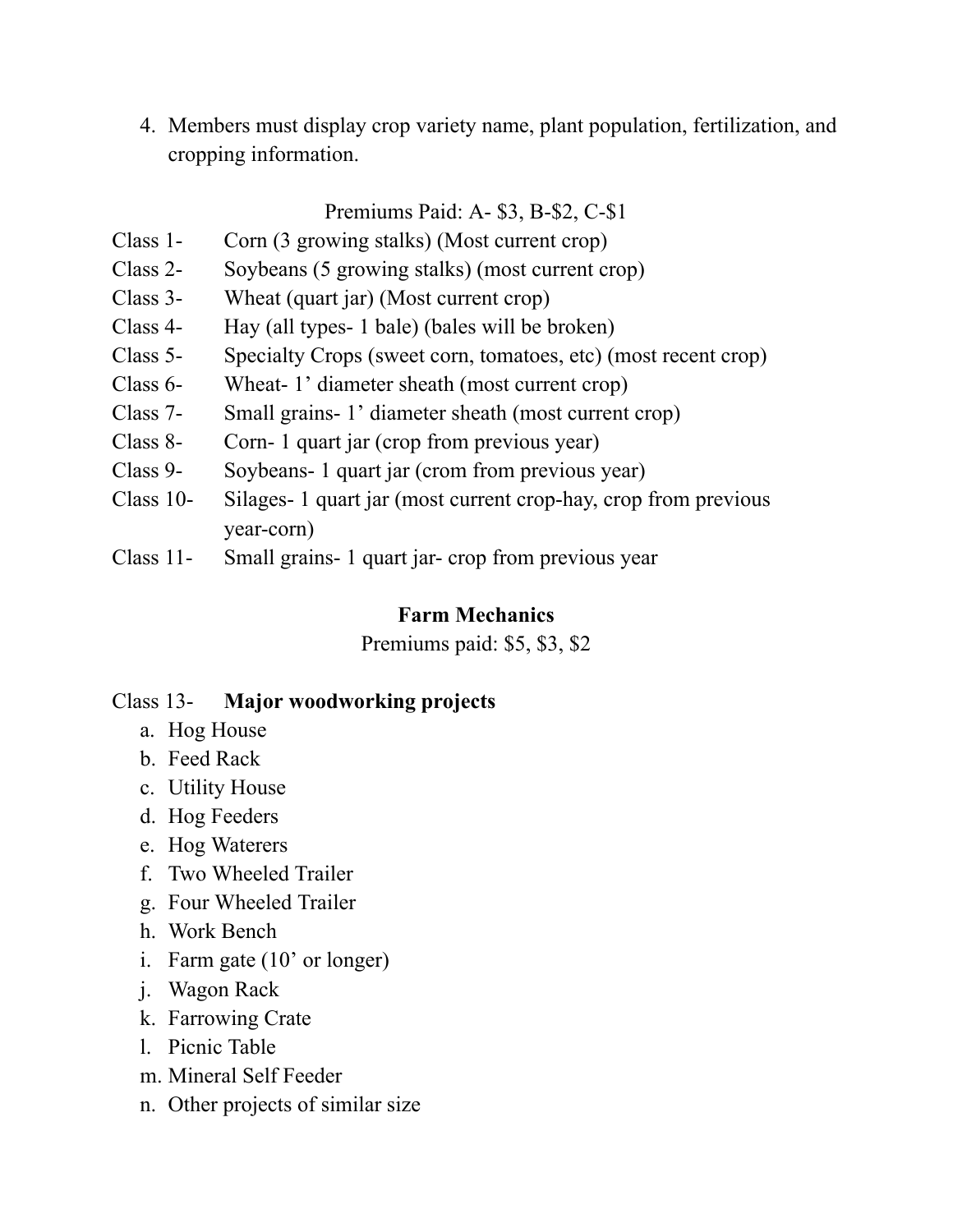### Premiums paid: \$3, \$2, \$1

## Class 14- **Medium size woodworking project**

- a. Hog Hurdle
- b. Bolt and Nail Caddy
- c. Nail Box
- d. Saw Horse
- e. Lawn Chair
- f. Barn Medicine Cabinet
- g. Small Livestock Self-Feeder
- h. Tool Board
- i. Tool Tray
- j. Salt Box
- k. Bird House
- l. Other projects of similar size

## Premiums paid: \$3, \$2, \$1

# Class 15- **Small Woodworking Project not listed elsewhere**

Premiums paid: \$3, \$2, \$1

# Class 16- **Metal Work**

- a. Cold Chisel
- b. Pin Punch
- c. Center Punch
- d. Hay hook
- e. Feed Scoop
- f. Door Latch or Hook
- g. Sheet Metal Tool Box
- h. Other similar sized project

Premiums paid: \$3, \$2, \$1

## Class 17- **Welding Panel or Brazin**

This exhibit must consist of a 3" long lap weld, 3" long T weld, 3" long butt weld oh  $\frac{1}{4}$ " (.25) thick metal for welding ( $\frac{1}{8}$ " for brazing) showing starting and stopping of weld mounted on a 5"x12" panel.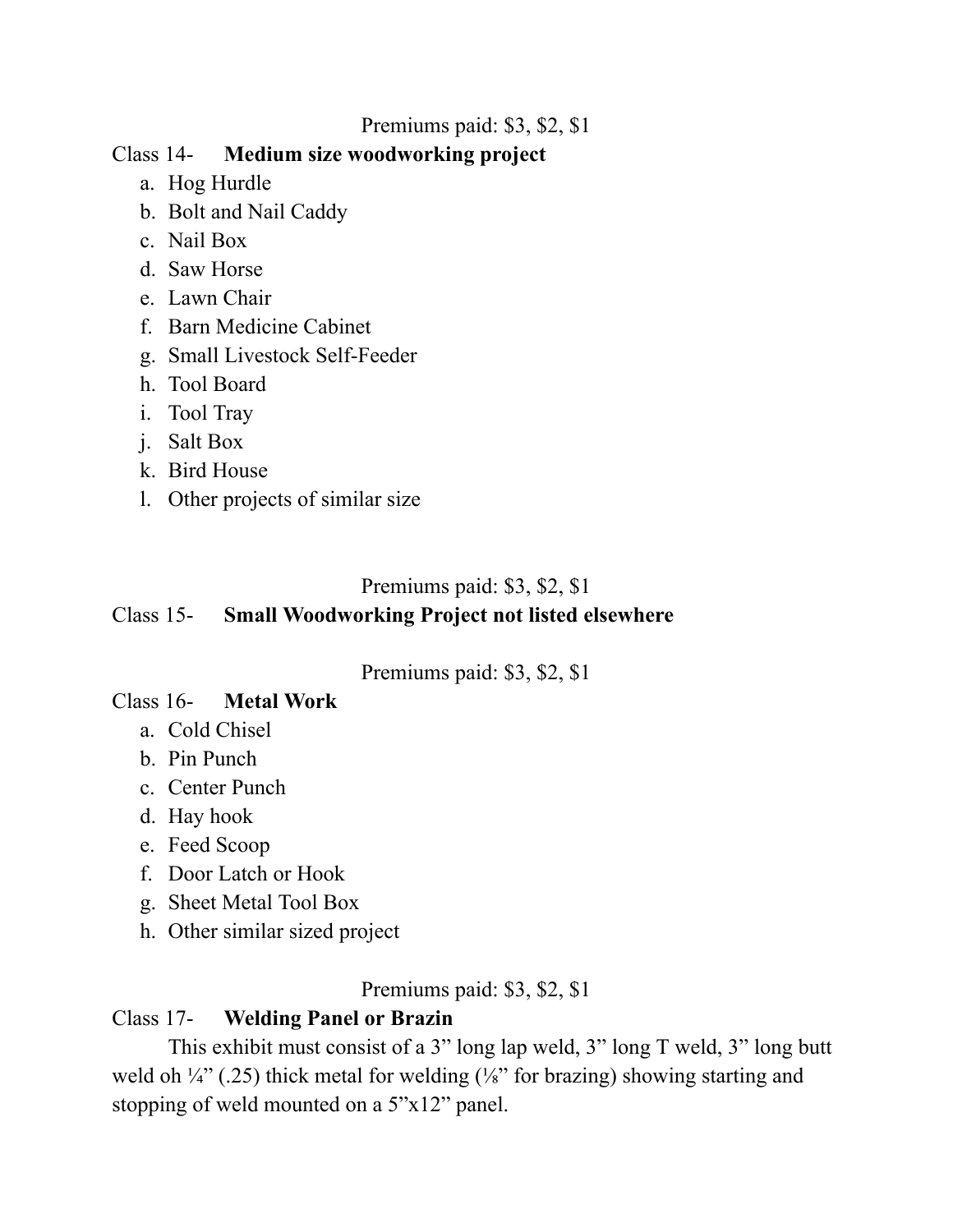## Premiums paid: \$3, \$2, \$1

## Class 18- **Oxyacetylene Welding and Cutting**

This exhibit must consist of a 3" long fusion corner weld, 3" long brazed T weld, 3" long butt weld, and an example of cutting metal with oxyacetylene mounted on a 5"x12" panel.

Premiums paid: \$5, \$3, \$2

## Class 19- **Large Welding Projects**

- a. Metal Gate
- b. Livestock feed rack
- c. Hog Waterer
- d. Hog Trough
- e. Farrowing Chute
- f. Loading Chute
- g. Wagon Chassis
- h. Trailer Chassis
- i. Three point hitch platform for trailer
- j. Hoist
- k. Post hole digger for tractor
- l. Hydraulic Press
- m. Other

Premiums paid: \$4, \$3, \$2

#### Class 20- **Medium Welding Projects**

- a. Post Driver
- b. Stall Door Latch
- c. Metal Saw Horse
- d. Welding Table
- e. Light Stand
- f. Other

Premiums paid: \$3, \$2, \$1

## Class 21- **Small Welding Projects**

- a. Tractor Draw Bar Pin
- b. Other small items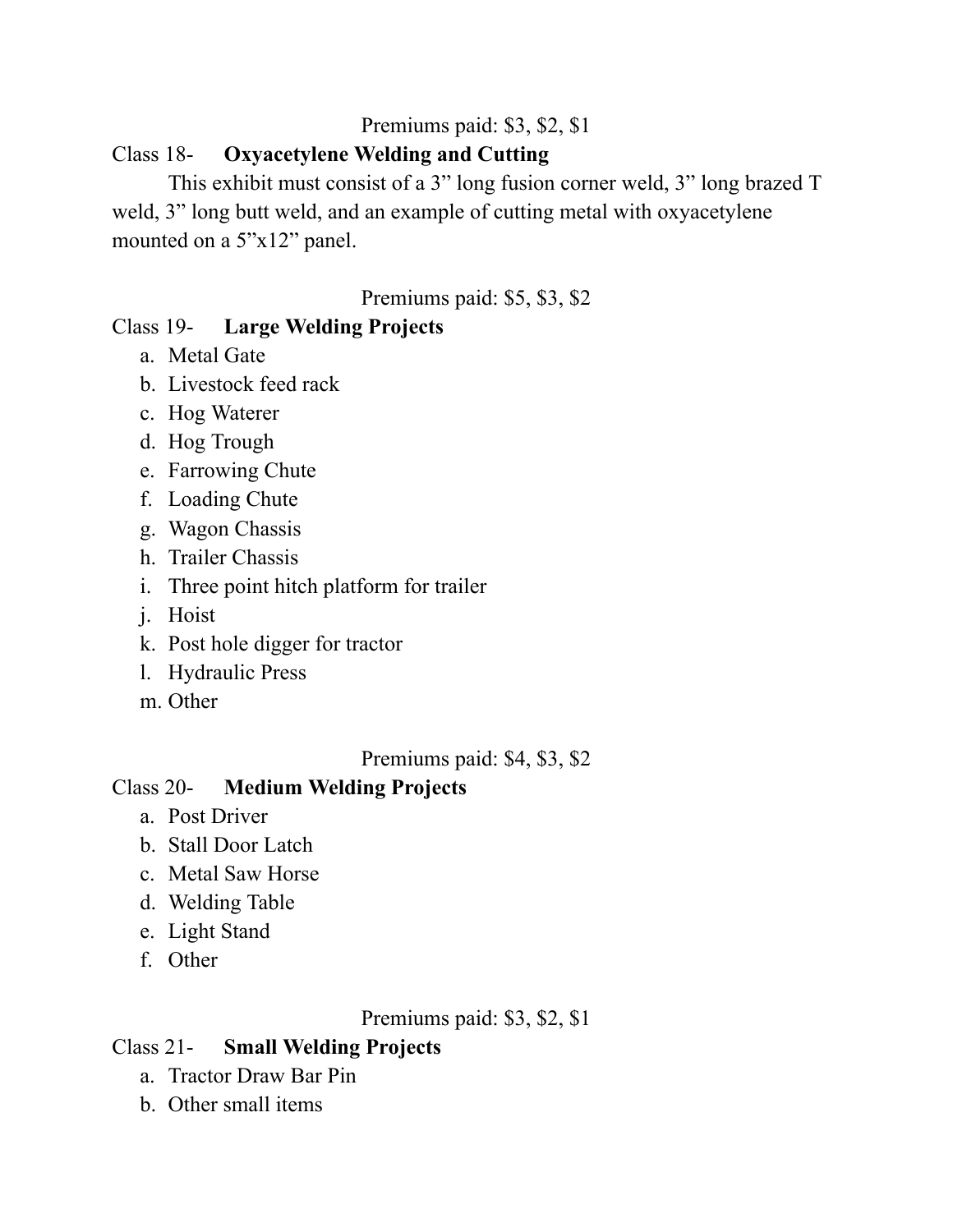#### Premiums paid: \$3, \$2, \$1

#### Class 22- **Electricity**

- a. An extension cord
- b. A panel showing the use of a 3-way switch
- c. A panel showing the use of a toggle switch

### Premiums paid: \$3, \$2, \$1

### Class 23- **Tool Fitting Panel**

Conditioning and sharpening of the following tools must be mounted on a 12"x18" wood panel.

- a. Wood chisel of plane iron
- b. Twist Drill
- c. Exhibitor's choice

## Premiums paid: \$5, \$3, \$2

## Class 24- **Lawn Mower or Power Garden Equipment Reconditioning**

Members are required to be present at the time of the judging or a written explanation of work done must be attached to the project.

## Premiums paid: \$3, \$2, \$1

## Class 25- **Plumbing Display (2 or 3 types)**

- a. Iron Pipe
- b. Copper Pipe
- c. PVC Pipe

## Premiums paid: \$5, \$3, \$2

## Class 26- **Large Machinery & Equipment Reconditioning**

Members are required to be present at the time of judging or provide a written explanation of the work done.

## **HORTICULTURE**

Premiums paid: \$3, \$2, \$1

## Class 27- **Hanging Basket**

- a. Blooming Hanging Baskets
- b. Green Foliage Hanging Basket